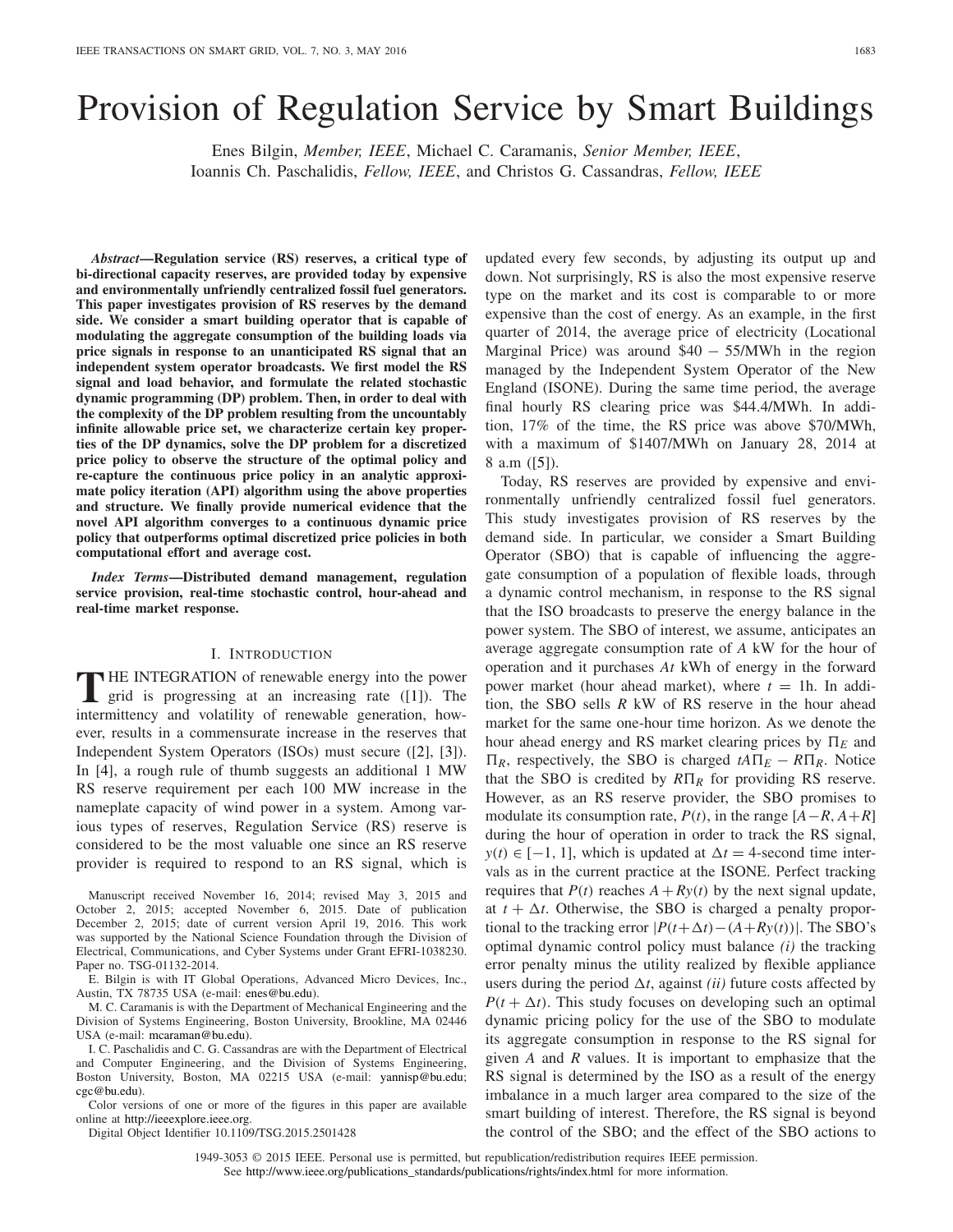the overall energy balance is insignificant. Also note that the discussion about how to chose *A* and *R* in the hour ahead market is beyond the scope of this paper, for which we refer the reader to [6].

Obtaining a dynamic control policy for the SBO requires *(i)* modeling the dynamics of the RS signal, which is essentially an exogenous random variable, and *(ii)* modeling the energy consumption behavior of the flexible loads together with their interaction with the price control. This paper provides a Markov chain representation of the RS signal dynamics. In order to model the latter, we consider a generic flexible appliance whose operation and requirements are similar to autonomous heating or cooling appliances, space air renewal ventilators, refrigerators, electric water heaters, and in general loads that demand a fixed amount of energy over a certain time period. Rather than controlling the appliance consumption directly, the SBO broadcasts a price signal. Then, each appliance makes the decision -in an automated manner- of whether to consume energy or not by comparing the price with its energy need at discrete time intervals. This type of control approach is known as "indirect control" in power systems literature. In [7], the author proposes a hierarchical control strategy for the power system and introduces the idea of price-based demand response. In [8], the use of real-time prices to assist in the control of frequency and tie-line deviations in electric power systems is discussed. In [9], the authors develop a state-queuing model to analyze the price response of aggregated loads consisting of thermostatically controlled appliances (TCAs). Finally, in [10], a model predictive control strategy is proposed for tracking an RS signal by groups of flexible loads such as plug-in hybrid electric vehicles (PHEVs) and TCAs.

This paper is an extension and generalization of past work [11] and [12]. In particular, the model investigated here differs relative to [11] in the following ways: *(i)* RS signals are uncontrollable by the SBO as they depend on a proportional integral filter of the Area Control Error and System Frequency excursions, *(ii)* a Two-Dimensional Markov chain model whose parameters are estimated using actual historical RS signal dynamics is used to represent the statistical behavior of *y*(*t*) available to the SBO, and *(iii)* a dynamic control strategy is obtained in place of a static asymptotic control. Furthermore, we derive properties of the average cost resulting from the optimally controlled RS provision and show that these properties can assist the SBO in bidding optimally for Energy and RS in the Hour Ahead Market. We also extend the results reported in [12] as they pertain to the utility of smart building appliance users and provide a novel Approximate Policy Iteration (API) solution algorithm and extensive numerical experience. The rest of the paper is organized as follows: In Section II, we present a nomenclature that summarizes the definitions in the paper. In Section III, we model the RS signal stochastic dynamics, define the flexible load response to SBO control actions, and formulate the resulting Stochastic Dynamic Programming problem. In Section IV, we compare dynamic and static control policies, and show how the average appliance user utility decreases under dynamic control policies. In Section V, we develop a Linear Programming based solution methodology for a discretized allowable control space approximation, make observations on the structure of the associated optimal policy, and use it to develop an analytic approximate policy iteration (API) approach that can be calibrated to relax the control space discretization approximation and provide near optimal control. We present numerical results in Section VI and conclude in Section VII.

- II. NOMENCLATURE  $\Pi_E$ Energy clearing price (\$/kWh).  $\Pi_R$ *R* RS reserve clearing price (\$/kW). *A* Anticipated average energy consumption rate for the SBO given  $\Pi_E$  (kW). *R* Amount of RS reserve the SBO sells in the hour ahead power market (kW). *P*(*t*) SBO energy consumption rate at time *t* (kW). *T* Time horizon of the DP problem (min). *y*(*t*) Value of the RS signal at time *t*.  $\Delta y$  Change in the RS signal between two updates.  $\Delta \bar{y}$  Maximum value allowed for  $|\Delta y|$ . *d*(*t*) RS signal direction at time *t*,  $d(t) \in \{-1, +1\}$ . *N* Number of appliances subject to SBO control. *n*(*t*) Number of active appliances at time *t*. *nm* Lower bound imposed on *n*(*t*).  $n_M$  Upper bound imposed on  $n(t)$ .  $\Delta n$  Change in the number of active appliances between sequential time steps. *r* Energy consumption rate per appliance (kW).  $u(t)$  Price signal the SBO broadcasts at time  $t$  (\$). λ*a* Rate at which an appliance monitors the price control  $u(t)$  (1/min). λ*M* Maximum aggregate connection rate (1/min).  $\lambda(t)$  Aggregate connection rate at time *t* (1/min).  $\bar{\lambda}$  Average aggregate connection rate (1/min).  $\mu$  Active appliance disconnection rate (1/min). *U<sub>M</sub>* Maximum value that  $u(t)$  and  $\phi_i(t)$  can take(\$).  $\Delta u$  Discretization increment for  $u \in [0, U_M]$  (\$).  $\bar{u}$  Price average over [0, *T*] (\$).  $\sigma_u^2$ Variance of the price  $u(t)$  over [0, *T*].  $\phi_i(t)$  Utility of appliance *i* at time *t* (\$).  $\Phi(\phi(t))$  Probability density function of  $\phi(t)$ .  $\Phi_{[t_1,t_2]}$  Utility realized over  $[t_1, t_2]$  (\$).  $C_{[t_1,t_2]}$  Tracking cost incurred over [ $t_1, t_2$ ] (\$).  $\kappa$  Tracking cost coefficient (\$/ $kW^2$ *s*).  $T_i(t)$  Temperature in zone *i* at time *t* ( ${}^{\circ}$ F). *Tmin*,*<sup>i</sup>* Desired minimum temperature for zone *i* (°F).  $T_{max,i}$  Desired maximum temperature for zone *i* ( ${}^{\circ}$ F).  $h(x)$  Differential cost of the system state  $x$  (\$). *J* Average cost of the DP problem (\$).  $p_{\theta}(x)$  Linear Programming dual variable associated with state *x* with parameter vector  $\theta$ .  $\theta_i$  $i<sup>th</sup>$  element of the parameter vector  $\theta$ .  $\theta_i(k)$  Value of  $\theta_i$  at the *k*<sup>th</sup> iteration of the API.  $u_{\theta}(x)$  Price policy under  $\theta$  for state *x*.
	-
	- $\Delta\theta$  Upper bound imposed on  $|\theta_i(k+1) \theta_i(k)|$ .
	- $ρ$  API algorithm parameter to scale Δθ.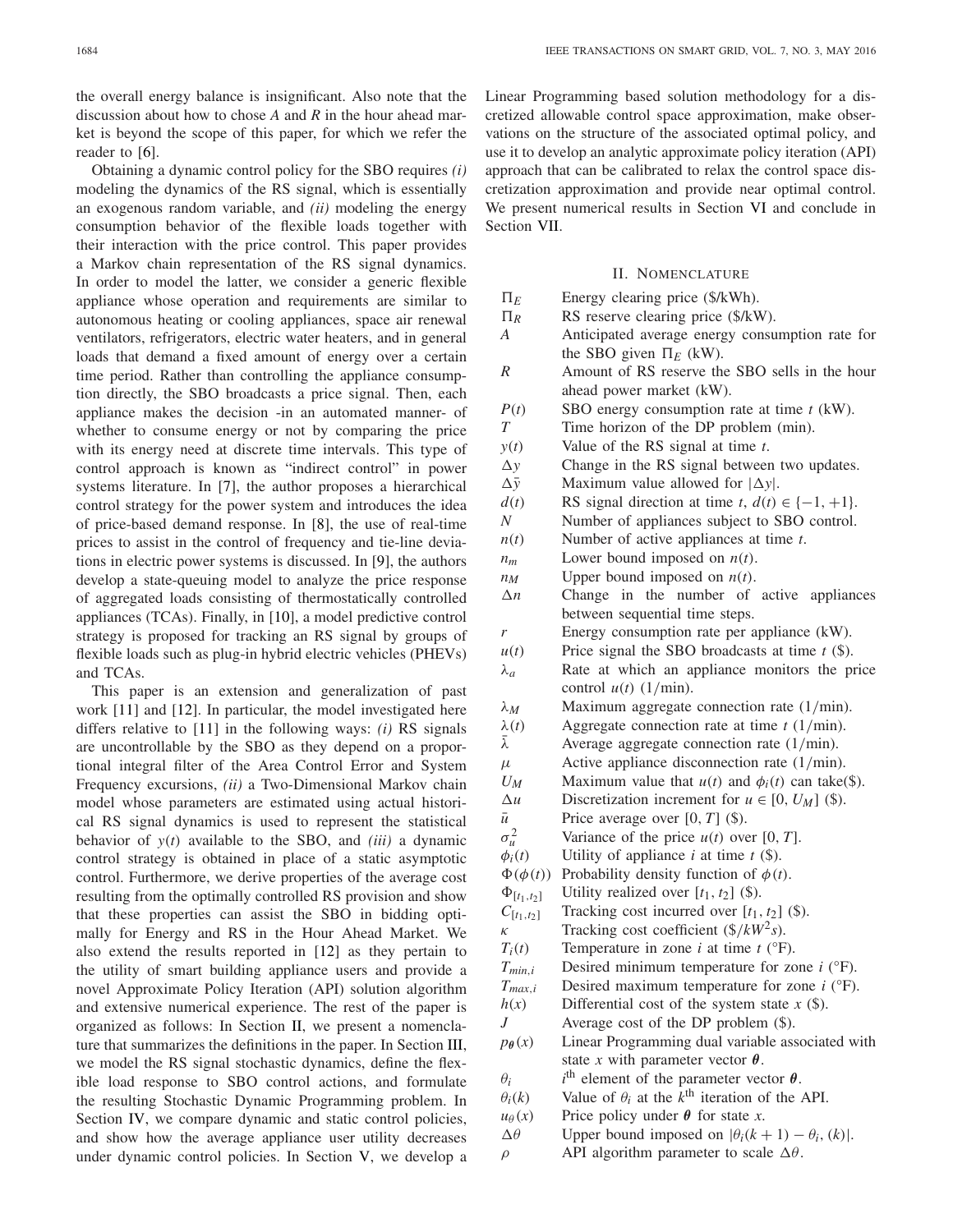

Fig. 1. Sample RS Signal Data from PJM.

#### III. PROBLEM FORMULATION

#### *A. RS Signal Dynamics and Tracking Costs*

ISOs manage the RS reserves, which are procured from multiple suppliers in the Hour Ahead Market, in real-time by broadcasting a single RS signal  $y(t) \in [-1, 1]$  that is updated in  $\Delta t$  second intervals. Although  $\Delta t$  may vary among different ISOs, we follow the ISONE practice by setting  $\Delta t = 4$ seconds. The RS signal is non-deterministic as ISOs calculate the signal value through a proportional-integral filter of system wide frequency deviation.

*Assumption 1:* The RS signal the ISO broadcasts is Energy Neutral over an hour, i.e.,  $\sum_{k=0}^{K-1} y(k\Delta t) = 0$ , where  $K = 900$ , i.e.,  $K\Delta t = 1$ h for  $\Delta t = 4$  sec.

Assumption 1 implies that if the SBO tracks the regulation signal without error, its total consumption over the hour of operation will be equal to  $At$  kWh,  $t = 1$ h, the quantity it purchased in the hour ahead market.

Figure 1 displays a sample of actual PJM RS Signal data over an hour. The figure shows that RS signal dynamics exhibit monotonically increasing or decreasing sub-trajectories. We represent these dynamics by a Markov chain model whose state space is two dimensional, where the first dimension is the value of the RS signal,  $y(t)$ , and the second dimension is the "trend" or the "direction" of the RS signal, *d*(*t*). This two-dimensional Markov chain (TDMC) is shown in Figure 2. The RS signal,  $y(t)$ , may take any value in  $[-1, 1]$ subject to a maximal ramp rate  $\Delta \bar{y}$  between two updates. However, it is adequate to represent its probabilistic change by  $\Delta y = y(t + \Delta t) - y(t)$ , where  $\Delta y$  is a discrete random variable taking values in the set  $\{-\Delta \bar{y}, 0, \Delta \bar{y}\}\$ . The probability mass function of  $\Delta y$  is calibrated appropriately conditional upon  $y(t)$  and  $d(t)$ . The dynamics of  $d(t)$  are completely specified by the dynamics of  $y(t)$  as follows:

$$
d(t + \Delta t) = \begin{cases} S\{\Delta y\}, & \text{if } \Delta y \neq 0\\ d(t), & \text{if } \Delta y = 0, \end{cases}
$$
 (1)

where *S* is the sign function. Note that  $d(t) \in \{-1, +1\}$ , so that there are only two possible states for the direction, namely "down" and "up." Based on the value  $\Delta y$  takes, the direction either stays the same or it is reversed. When  $d(t) = +1$ , and *y*(*t*) is small, then  $Pr[\Delta y \ge 0|d(t) = +1] \ge Pr[\Delta y =$  $-\Delta \bar{y}$ |*d*(*t*) = +1], and vice versa for *d*(*t*) = −1. In short, the transition probabilities of  $y(t)$  depend on the value of  $d(t)$  as



Fig. 2. Markov Chain Representation of RS Signal Dynamics, *y* ∈ {−1, −1+  $\Delta \bar{y}$ , ..., 1 –  $\Delta \bar{y}$ , 1}, *d* ∈ {-1, 1}.

well as on the magnitude of  $y(t)$  that takes values in the discrete state space, i.e.,  $y(t) \in \{-1, -1 + \Delta \bar{y}, \ldots, 0, \ldots, 1 - \}$  $\Delta \bar{y}$ , 1}. As *y*(*t*) approaches 1, its upward transition probability decreases to 0. Similarly downward transition probabilities decrease to 0 as  $y(t)$  approaches  $-1$ . In order to calibrate the probability matrix of the TDMC, one needs to derive the state frequencies of the RS signal using historical ISO data, and count the number of upward and downward transitions in each state.

#### *B. Consumption Dynamics and Utility*

Assume that the *Smart Building (SB)* of interest has *N* flexible appliances (e.g., heating or cooling zones, electric vehicles (EV) etc.) whose aggregate consumption is to be modulated in response to the RS signal.  $n(t)$  of N appliances are "active", i.e., they consume electricity at time *t* each at a rate of *r* kW. At the same time, *N*−*n*(*t*) of *N* are "idle" and they do not consume electricity at time *t*. We define the transition of an appliance from idle to active as a "connection" and the transition from active to idle as a "disconnection". We assume that each appliance has a smart controller that is designed to ensure that it remains active for an exponentially distributed time with parameter  $\mu$ , so that the average connection time is  $1/\mu$ . In addition, to avoid immediate switching back to an active state, the controller is designed to reconsider connecting after an exponentially distributed time with parameter  $\lambda_a$ . Probabilistic monitoring and disconnections of the appliances are on purpose and to avoid undesirable chattering, synchronization, and exceedingly short active status duration ([9]).

The SBO can influence the rate at which idle appliances connect by broadcasting a "price"  $u(t)$ . When an idle appliance *i* considers connecting at time *t*, it proceeds to connect if and only if its "utility" exceeds *u*(*t*). The utility level of appliance *i* at time t,  $\phi_i(t)$ , represents the occupant's "value for connecting", i.e., the value measured in dollars for connecting and consuming at the rate  $r$  for an exponentially distributed time period with average  $1/\mu$ . It is reasonable to consider that  $\phi_i(t)$  will be a function of the appliance *i* heating zone temperature at time  $t$ ,  $T_i(t)$ , a point in the occupant's comfort interval  $[T_{min,i}, T_{max,i}]$ . When  $T_i(t)$  is closer to  $T_{min,i}$  during the cooling season,  $\phi_i(t)$  should be low, and when it is closer to  $T_{max}$   $\phi_i(t)$  should be high. Here, we assume that the appliance utility is always nonnegative. Moreover  $U_M > 0$  denotes the maximum utility for appliance *i* for the case  $T_i(t) \geq T_{max,i}$ ; therefore we note  $\phi_i(t) \in [0, U_M]$ . As a consequence, it is appropriate to limit the values that  $u(t)$  can take to the same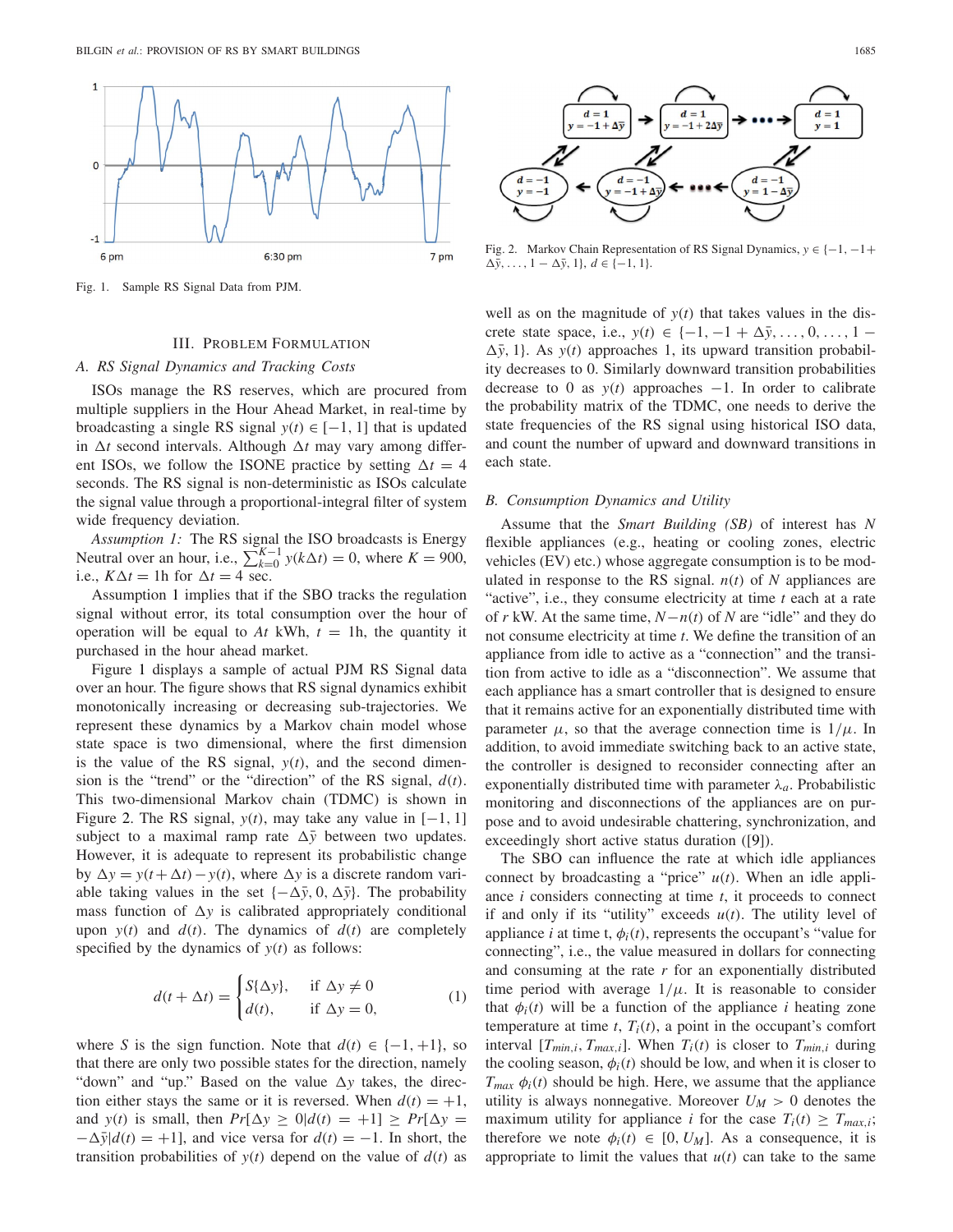interval, i.e.,  $u(t) \in [0, U_M]$ . Note that  $U_M$  indicates the price level beyond which no connections occur; and this is also how the SBO could obtain an estimate of *UM* from the historical consumption data.

We assume that the SBO updates  $u(t)$  just after the ISO updates *y*(*t*), namely in  $\Delta t$  second intervals. Since  $N - n(t)$ gives the number of idle appliances at time *t*, the total rate at which the idle appliance population monitors the price at time *t* is given by  $(N - n(t))\lambda_a$ . Consider now the utilities of the idle appliances monitoring the SBO price,  ${\phi_1(t), \phi_2(t), \ldots, \phi_i(t), \ldots, \phi_{N-n(t)}(t)}$ . Given that each idle appliance is equally likely to monitor the SBO price at time *t* due to the identical, independent and exponentially distributed inter-monitoring times, these utilities are statistically equivalent to a random sample of size *Z* selected from  $N - n(t)$  idle appliances at time *t*. We can construct the frequency histogram of utility samples grouped in small intervals  $\Delta u$  spanning the segment [0,  $U_M$ ]. For large  $N - n(t)$  the histogram normalized by *Z* converges to a p.d.f.  $\Phi(\phi(t))$  as  $\Delta u$  approaches 0.  $\Phi(\phi(t))$  characterizes a random process  $\phi(t)$  representing the utility of a randomly selected idle appliance at time *t*. The rate of idle appliances connecting when the SBO broadcasts price *u*(*t*) can be now expressed as  $\lambda_a(N - n(t))Pr{\phi(t) \geq u(t)}$ , where  $Pr{\phi(t) \geq u(t)}$  is given by  $\Phi(\phi(t))$ . Use of  $\Phi(\phi(t))$ simplifies immensely the description of the dynamics of  $n(t)$ which would otherwise require that the state includes all of the individual idle appliance utilities  $\phi_i(t)$ ,  $\forall$  *i*. Given the relationship of  $\phi_i(t)$  and individual idle appliance space conditioning zone temperature  $T_i(t)$ ,  $\phi(t)$  varies over time in a manner that is similar to that of the p.d.f. of  $T_i(t)$  over all appliances *i*. We describe below conditions under which  $\phi(t)$ can be approximated reasonably by a time invariant p.d.f. that is constant over the random variable's range, hence uniform, over [0, *UM*].

*Assumption 2: n*(*t*) takes values in a bounded range such that  $n_m \le n(t) \le n_M$ , where  $n_m$  and  $n_M$  are positive constants,  $n_M - n_m = 2R/r$  and  $n_M - n_m \ll N - n_M$ .

When *n*(*t*) takes values in,  $n_m \le n(t) \le n_M$ , where  $n_M - n_m \ll$  $N - n_M$  and  $(N - n_M)/(N - n_M) \approx 1$ , it is reasonable to approximate  $(N - n(t))\lambda_a$  by a time invariant constant  $\lambda_M = (N - (n_m + n_M)/2)\lambda_a$ , and  $\Phi(\phi(t))$  by a time invariant uniform distribution over [0, *UM*]. The assumption above holds under weather and time invariant building heat loss conditions that result in duty cycle appliances being active a small fraction of the time rendering  $n(t) \ll N$ , and, in addition, hour ahead market bids of RS levels that are relatively small, resulting in  $2R/r = n_M - n_m \ll N - n_M$ . We have verified the veracity of the assumption with extensive simulation, where we have observed that the aggregate consumption stay in the  $A \pm 3R/2$  range almost all the time. Although the time invariant uniformity assumption is a sacrifice in the model accuracy for the sake of simplicity, it is adopted both in communication networks and power systems literature together when the user pool is considered to be sufficiently big (e.g., [11] and [13]).

We summarize the consequence of the discussion as follows. *Assumption 3:* At any given time *t*, the utility of an idle appliance is determined by drawing a random number that is uniformly distributed in [0, *UM*].

Therefore, we simulate a random variable  $\phi$  from a time invariant uniform probability distribution over the interval  $[0, U_M].$ 

*Poisson Connections and Disconnections During*  $\Delta t$ : Given Assumption 3, the probability that an idle appliance connects when it observes the price  $u(t)$  at time *t* is  $(1 - u(t)/U_M)$ . Moreover, given Assumption 2, the aggregate connection rate at time *t* is  $\lambda(t) = \lambda_M(1 - u(t)/U_M)$ , which limits the connection rate to the set  $\lambda(t) \in [0, \lambda_M]$ .

For the dynamic connection rate  $\lambda(t)$  and the constant disconnection rate per active appliance  $\mu$ , the controlled dynamics of  $n(t)$  coincide to the dynamics of an  $M/M/\infty$ queue. Note that the connection rate is constant between price updates. Moreover, if a constant price  $u \in [0, U_M]$  is broadcast over consecutive time intervals, the connection rate is  $\lambda = \lambda_M (1 - u/U_M)$ , i.e., time invariant, and the steady state distribution of  $n(t)$ , as  $t \rightarrow \infty$ , is Poisson distributed with rate  $λ/\mu$ .

## *C. Objective Function*

Recall that the SBO is required to modulate its aggregate consumption rate as it observes the RS signal  $y(t)$  at time *t* so as to reach  $A + Ry(t)$  kW by the time  $t + \Delta t$ . In other words, it promises to achieve connected appliances  $n(t + \Delta t)$ , each consuming at the same rate of *r* kW, so that  $(n(t+\Delta t))r$  is close to  $A + Ry(t)$ . To this end, the SBO's task is to influence the idle appliance connection rate by broadcasting an appropriate price  $u(t)$  over the period from *t* to  $t + \Delta t$ . To the extent that it fails to track the RS signal, the SBO is assessed the following tracking cost,

$$
C_{[t,t+\Delta t]} = \Delta t \kappa \left[ (n(t+\Delta t))r - (A+Ry(t)) \right]^2 \tag{2}
$$

where  $\kappa \geq 0$  is a fixed cost coefficient. We henceforth refer to  $(n(t + \Delta t))$  *r* − (*A* + *Ry*(*t*)) as the "tracking error". Note that the quadratic cost function aims to capture two types of costs that the SBO incurs in case of imperfect tracking: *(i)* Loss in the revenue of RS reserve provision,  $R\Pi_R$ , *(ii)* the possible cost of losing RS provision license, which happens in the case of exceedingly poor tracking ([14]) of the RS signal. Therefore, severe tracking errors are penalized more due to the increased possibility of the latter case.

As mentioned above, each appliance realizes a utility when it connects to the system. We consider this utility as a contribution to smart building's social welfare. Given Assumption 3, the expected utility realized by an appliance that connects at time *t* is  $\mathbb{E}[\phi(t)|\phi(t) \ge u(t)] = (u(t) + U_M)/2$ . Therefore, the expected utility realized over  $[t, t + \Delta t]$  is

$$
\Phi_{[t,t+\Delta t]} = \Delta t \lambda_M (1 - u(t)/U_M)(u(t) + U_M)/2.
$$
 (3)

An optimal SBO price control policy must trade off optimally tracking cost against appliance user utility gained every time an idle appliance connects. Therefore, the SBO's objective is

$$
\min \sum_{k=0}^{(K-1)\Delta t} C_{[k\Delta t, (k+1)\Delta t]} - \Phi_{[k\Delta t, (k+1)\Delta t]}, \qquad (4)
$$

where  $\Delta t = 4$  seconds and  $K = 900$ , so that  $K \Delta t = 1$  hour.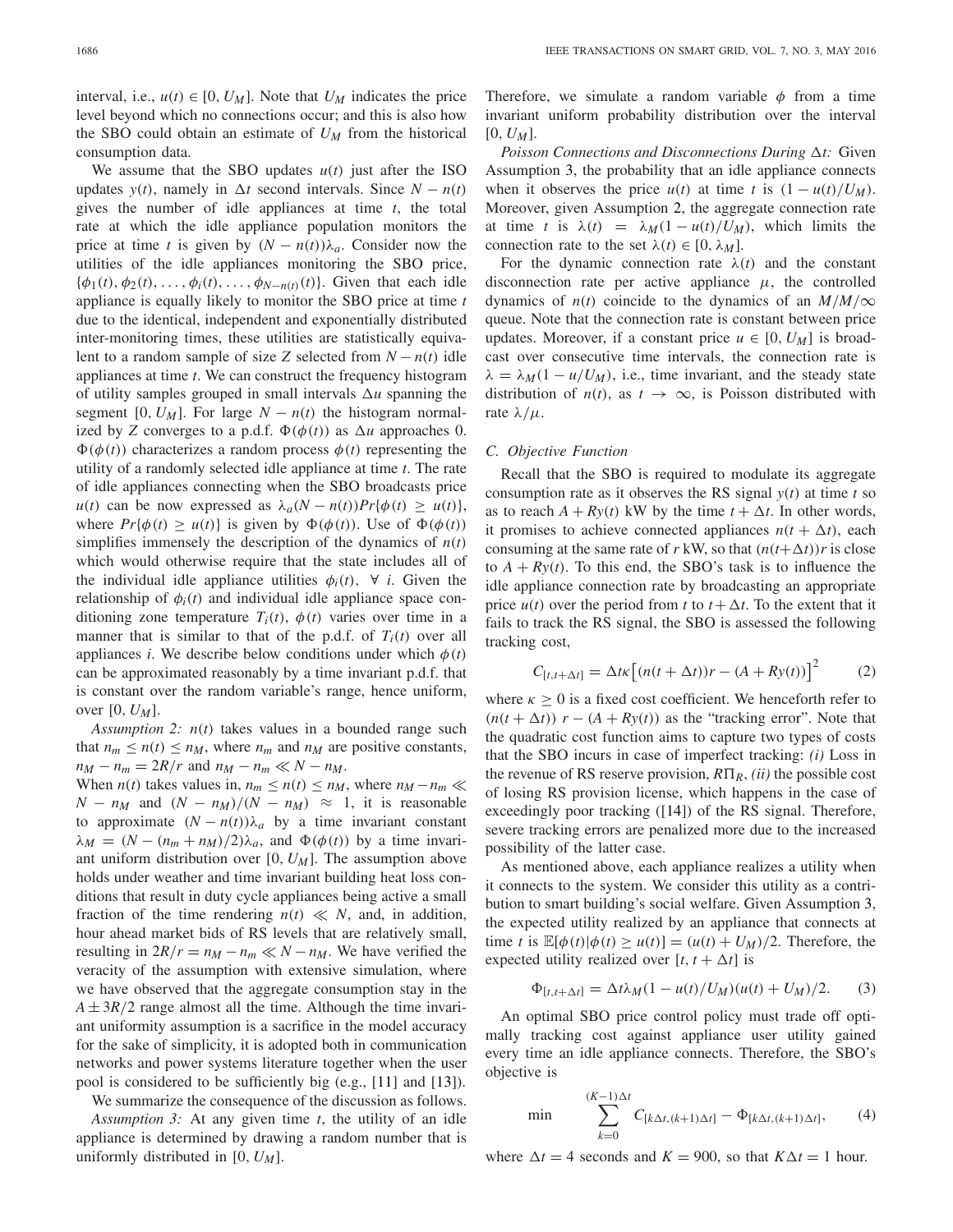#### *D. Stochastic Dynamic Programming Model*

As mentioned before, the SBO makes price decision every  $\Delta t$  seconds, which is significantly shorter than the one-hour problem horizon. It is also apparent that SBO makes the price decisions sequentially, which implies Markov Decision Process given the system model. Therefore, the problem is modeled as discrete-time, finite-state, average cost infinite horizon Dynamic Programming (DP) problem, which is characterized by the following Bellman equation.

$$
h(n, y, d) + J
$$
  
= 
$$
\min_{u \in [0, U_M]} \left\{ \mathop{\mathbb{E}}_{\Delta n, \Delta y, d'|u, n, y, d} [\Delta t g(u, n, y, d) + h(n + \Delta n, y + \Delta y, d')] \right\}
$$
(5)

where

- $\bullet$  *d'* is the new direction, whose stochastic dynamics are described in Equation 1,
- $\Delta y = y(t + \Delta t) y(t)$  is an exogenous random variable independent from *u*,
- $\Delta n = n(t + \Delta t) n(t)$  is a random variable that depends on *u*,
- *J* is the average cost per  $\Delta t$ ,
- $h(n, y, d)$  is the differential cost function ([15]),
- $g(u, n, y, d)$  is the one step cost function, i.e.,

$$
g(u, n, y, d) = \kappa ((n + \Delta n)r - (A + Ry))^{2}
$$
  
-  $\lambda_M (1 - u/U_M)(u + U_M)/2.$ 

The optimal price policy,  $u^*(n, y, d) \in [0, U_M]$ , is a function of the state of the system, *n*, *y*, *d*. Once such a policy is obtained, the SBO could observe *n*, *y* and *d* values every  $\Delta t$  seconds and broadcast the price the optimal policy recommends in an automated manner. Given Assumption 2, a single price update will only be observed by a small fraction of the appliance population, which will prevent big fluctuations in the aggregate consumption that might have been caused by the frequent changes in the price.

# IV. IMPACT OF DYNAMIC PRICE POLICIES ON AVERAGE CONSUMPTION AND UTILITY

In this section, we discuss the implications of having a dynamic price policy and how it affects the aggregate consumption and utility of the appliances. For this reason, we define a discrete time dynamic policy  $u(k) \in [0, U_M]$ , so that  $u(t) = u(k), t \in [k\Delta t, (k+1)\Delta t]$ , where  $k = 0, 1, ..., K - 1$ , with  $K\Delta t = T$ . In addition, we define  $u_c \in [0, U_M]$  to represent the static price policy of broadcasting a constant price, i.e.,  $u(t) = u_c$ ,  $t \in [0, T]$ . Note that related proofs for the propositions and the corollary in this section are included in the Appendix.

#### *A. Effect of Dynamic Prices on Average Consumption*

*Proposition 1:* The expected electricity consumption of all *N* appliances over the horizon [0, *T*] is invariant to dynamic pricing policies *u*(*k*) that satisfy  $\frac{1}{T} \sum_{k=0}^{K-1} u(k) \Delta t = u_c$ , where  $T = K \Delta t$ .

Note that if the SBO were not an RS reserve provider, it would directly reflect the hour ahead energy clearing price in its price policy, which would be a constant one since the SBO would not have to modulate the aggregate consumption; therefore it would have  $u_c = \Pi_E$ . Also recall that *A* is the anticipated average energy consumption rate under  $\Pi_E$ . On the other hand, the SBO is an RS reserve provider and it has to employ a dynamic price policy so that  $P(t)$  tracks  $A + Ry(t)$ . By Assumption 1, when the RS signal is tracked closely, the average energy consumption rate will be equal to *A*. Now, Proposition 1 implies that a dynamic price policy that leads to an average consumption rate *A* must have a time average equal to  $\Pi_E$ , i.e.,  $\bar{u} = \frac{\hat{i}}{T} \int_0^T u(t) dt = \Pi_E$ . Defining  $\bar{\lambda} = \lambda_M (1 - \bar{\lambda})$  $\bar{u}/U_M$ ), we derive the following corollary.

*Corollary 1:* For sufficiently large  $\lambda_M$  and  $\kappa$ , the following equation holds:

$$
A = \bar{\lambda}^* r / \mu \tag{6}
$$

where

- $\bar{\lambda}^* = \lambda_M (1 \bar{u}^*/U_M),$
- *u*<sup>∗</sup> is the optimal price policy,
- $\bar{u}^* = \frac{1}{T} \int_0^T u^*(t) dt,$
- *T* is the problem horizon.

In Section VI-B, Corollary 1 is verified numerically.

# *B. Effect of Dynamic Price Variation on the Time-Average of Utility*

*Proposition 2:* The Time-Average of the utility rate realized over the period [0, *T*] is smaller under a dynamic pricing policy  $u(k)$  than under the static price policy  $u_c$  =  $\frac{1}{T} \sum_{k=0}^{K-1} u(k) \Delta t$ , for *T* = *K* $\Delta t$ . Moreover, the difference in the average utility rate is equal to  $\lambda_M \sigma_u^2 / 2U_M$ .

This is an important result on two counts: First, provision of Regulation Service reserves results in utility loss on the part of building appliance users. Hence, even if the SBO is able to track the RS signal in real-time and avoid tracking error penalties, it must take this prospective utility loss into consideration while bidding for energy and reserves in the hour ahead market. Second, responding to RS signals aggressively will certainly result in a higher utility loss. The clear trade-off among tracking error cost and utility, justifies the effort to determine an optimal price policy to which we turn next.

## V. DETERMINING THE OPTIMAL DYNAMIC POLICY

In this section, we propose and implement two distinct solution approaches to the DP problem formulated in Section III-D: *(i)* A well known Linear Programming (LP) based method [15], which requires discretization of the allowable control space, and *(ii)* an innovative computationally tractable Approximate Policy Iteration (API) algorithm which bypasses the need to discretize the allowable control space through reliance on an analytic functional approximation of the control policy inspired by optimal policy structural properties revealed in numerical experience with the LP approach.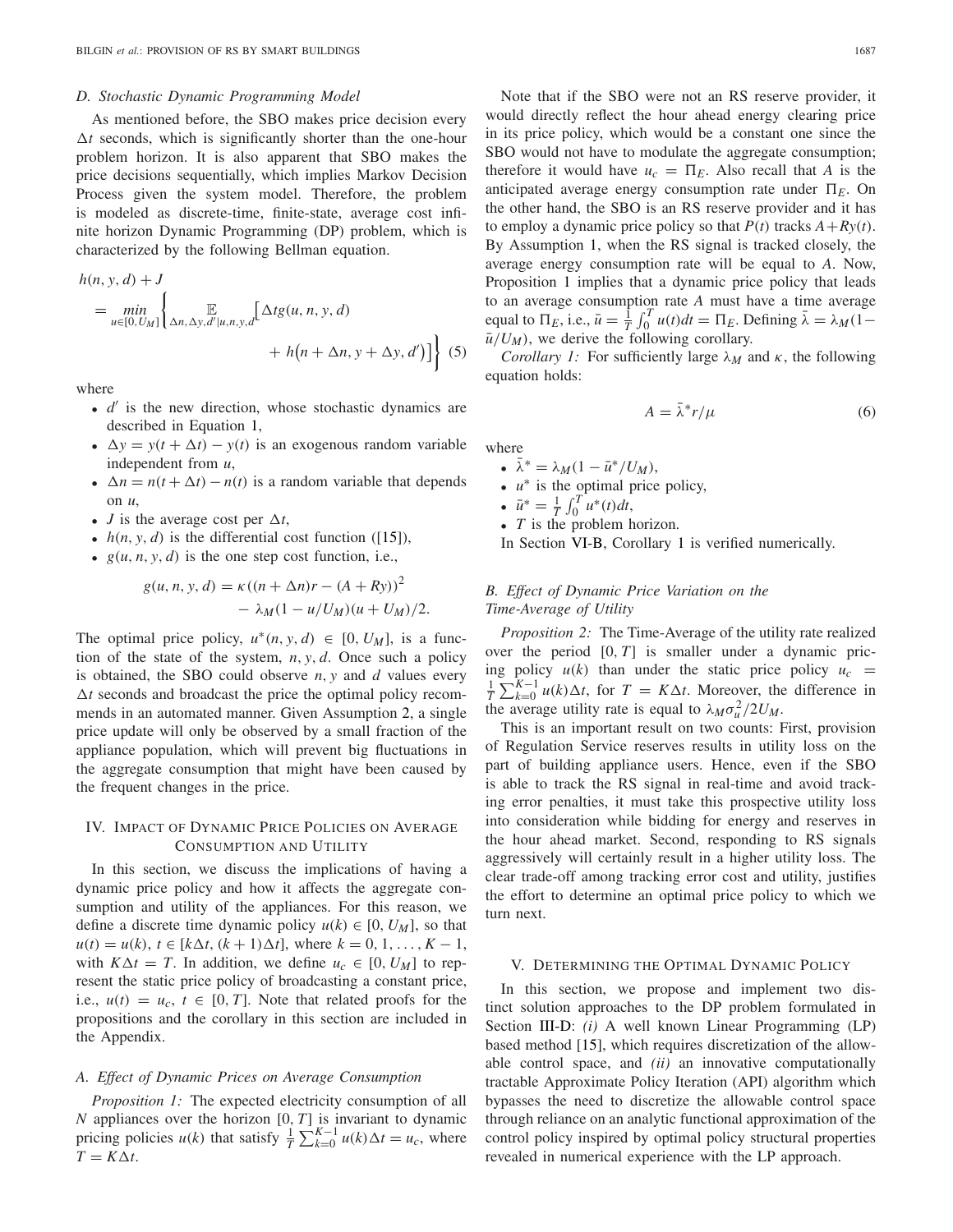### *A. Linear Programming Based DP Solution Approach*

Denoting for notational simplicity the discrete state  $(n, y, d)$ by *x* and the set of all possible states by *X*, i.e.,  $x \in X \subset \mathcal{Z}$ , and discretizing the control set  $u \in \mathcal{U} = \{0, \Delta u, 2\Delta u, \ldots, m\Delta u\},\$ where  $\Delta u = U_M/m$ , allow us to write the optimalityconditions-representing Bellman equation as the following Linear Program ([15])

$$
Maximize J, hJv + h \le g(u) + P(u)h, \qquad \forall u \in \mathcal{U}
$$
 (7)

where

- **h** and  $g(u)$  are vector notations for  $h(x)$  and  $g(x, u)$ respectively for  $\forall x \in X$ ,
- $h(x)$  and *J* are the differential cost and average cost rate as defined in Section III-D,
- $g(x, u) =$  $\mathbb{E}[\Delta t \kappa((n + \Delta n)r - (A + Ry))^2$  −  $\Delta t \lambda_M (1 - u/U_M)(u + U_M)/2$ ] is the expected period cost for control *u*,
- $x = (n, y, d)$  and  $z = (n + \Delta n, y + \Delta y, d')$  represent the current and the next system state respectively,
- $P_{xz}(u)$  is the probability of a transition from state *x* to *z* when the price control is  $u$ , and  $P(u)$  is the corresponding transition matrix,
- **v** is vector of ones.

The optimal control policy  $u^*$  is the mapping of a state  $x$ to a policy *u*∗(*x*) obtained by identifying the specific *u* of the  $m + 1$  LP constraints considered for each state i, which is binding in the optimal solution yielding a nonzero dual variable  $p(x)$ . The dual variables,  $p(x)$ , are useful LP solution output as they represent the steady state probability that the controlled system visits a particular state *x* using the associated optimal policy  $u^*(x)$  ([15]). This allows us to estimate the expected utility that the system will realize under optimal dynamic prices, the expected variance of the dynamic price, and the expected utility loss as discussed in Section IV-B.

Numerical solutions to various instances of the discretized DP problem reveal interesting properties of the optimal policy, indicating that the tracking error,  $nr - (A + Ry)$ , is a useful feature of the state space. More specifically, when  $nr - (A +$  $Ry \approx 0$ , the optimal price tends to be close to  $u_s$  that satisfies

$$
A + Ry = \lambda_M (1 - u_s / U_M) r / \mu
$$
  

$$
u_s = U_M \left( 1 - \frac{\mu}{\lambda_M r} (A + Ry) \right).
$$
 (8)

In light of previous discussion on the distribution of *n* under a constant price control, note that *us* is the price level that is asymptotically related to  $(A + Ry)/r$  active appliances in expectation. Indeed, recall that the number of active appliances behaves as an  $M/M/\infty$  queue, which is Poisson distributed in steady state with mean  $\lambda/\mu$ . Moreover, numerical results indicate that, for fixed *y* and *d*, the optimal prices are nondecreasing in the tracking error,  $nr - (A + Ry)$ , approaching 0 and *UM* asymptotically. Consequently, for fixed *y* and *d*, the optimal price policy tends to have a sigmoid shape as a function of the tracking error. As discussed further in Section VI-B, the prevalence of the sigmoid property is strengthened by the

observation that changes in *y* and *d* shifts the sigmoid along the axis that measures the tracking error.

Motivated by the discretized optimal policy properties discussed above, we propose a continuous optimal price policy approximation by optimizing the parameters  $\theta =$ [ $\theta_1$ ,  $\theta_2$ ,  $\theta_3$ ,  $\theta_4$ ] in the following sigmoid function

$$
U^*(x) \approx u_{\theta}(n, y, d) = \frac{U_M}{1 + e^{\theta_1(nr - (A+Ry)) + \theta_2y + \theta_3d + \theta_4}} \quad (9)
$$

The functional approximation reduces the computational effort to the optimal selection of the parameters in  $\theta$ , a task undertaken in the next section where we develop an approximate policy iteration (API) algorithm to this end.

# *B. Novel Approximate Policy Iteration DP Solution Algorithm*

Denote the cardinality of the state space by  $|X|$ . Note that, given  $n_m \leq n(t) \leq n_M$ ,  $t \geq 0$  by Assumption 2, we have  $|X| = 2(n<sub>M</sub> - n<sub>m</sub> + 1)(1 + (2/\Delta \bar{y})$ . Also recall that the size of the discretized allowable control set is  $m + 1$ . A price policy is represented in general by a lookup table with |*X*| number of rows mapping each state x to a price  $u(x)$ . The LP based DP solution approach requires solving a linear problem with  $|X| + 1$  decision variables and  $(m + 1)|X|$  constraints. In contrast, a policy iteration algorithm consists of consecutive estimates of *(i)* the average and differential cost for a policy mapping states to prices,  $u(x)$ , which requires the solution of a linear system with |*X*| number of equations, followed by *(ii)* a policy improvement which requires  $(m + 1)$  evaluations for each state *x* to yield a new table  $u'(x)$  [15].

Based on the optimal policy structure discussed above, we replace the role of table  $u(x)$  mapping a state to a price by the functional approximation of Equation (9), which, in fact, reduces the table  $u(x)$  to the four parameter vector  $\theta = [\theta_1, \theta_2, \theta_3, \theta_4]$ . Denoting a policy by the parameter vector *θ*, our policy iteration algorithm consists of consecutive estimates of *(i)* the average and differential costs  $J_{\theta}$  and  $h_{\theta}(x)$  for all  $x \in X$ , that satisfy the stationarity condition for policy *θ*, followed by *(ii)* a policy improvement step that revises the old policy  $\theta$  to a new policy  $\theta'$ .

Step *(i)* is accomplished by solving a linear system or equivalently the following LP with  $|X| + 1$  decision variables and |*X*| constraints, where the subscript  $\theta$  denotes the policy as specified by Equation (9)

$$
Maximize\nJθ, hθ\nJθ, hθ\nJθv + hθ \le g(uθ) + P(uθ)hθ.
$$

The LP solution for a given  $\theta$  will have all of the constraints binding, i.e., satisfying a singular linear system with |*X*| equations but  $|X| + 1$  which takes care of the singularity and provides  $J_{\theta}$  and  $h_{\theta}(x)$ ,  $\forall x \in X$  as the primal solution. In addition, the dual variables,  $p_{\theta}(x)$  for each state *x*, provide the vector  $p_{\theta}$  which is the unit eigenvalue related eigenvector of the transition probability matrix  $[P_{xz}(u_{\theta})]$ , namely the vector of steady state probabilities  $p_{\theta}(x)$  for each state *x* when the system is controlled by policy  $\theta$  ([15]).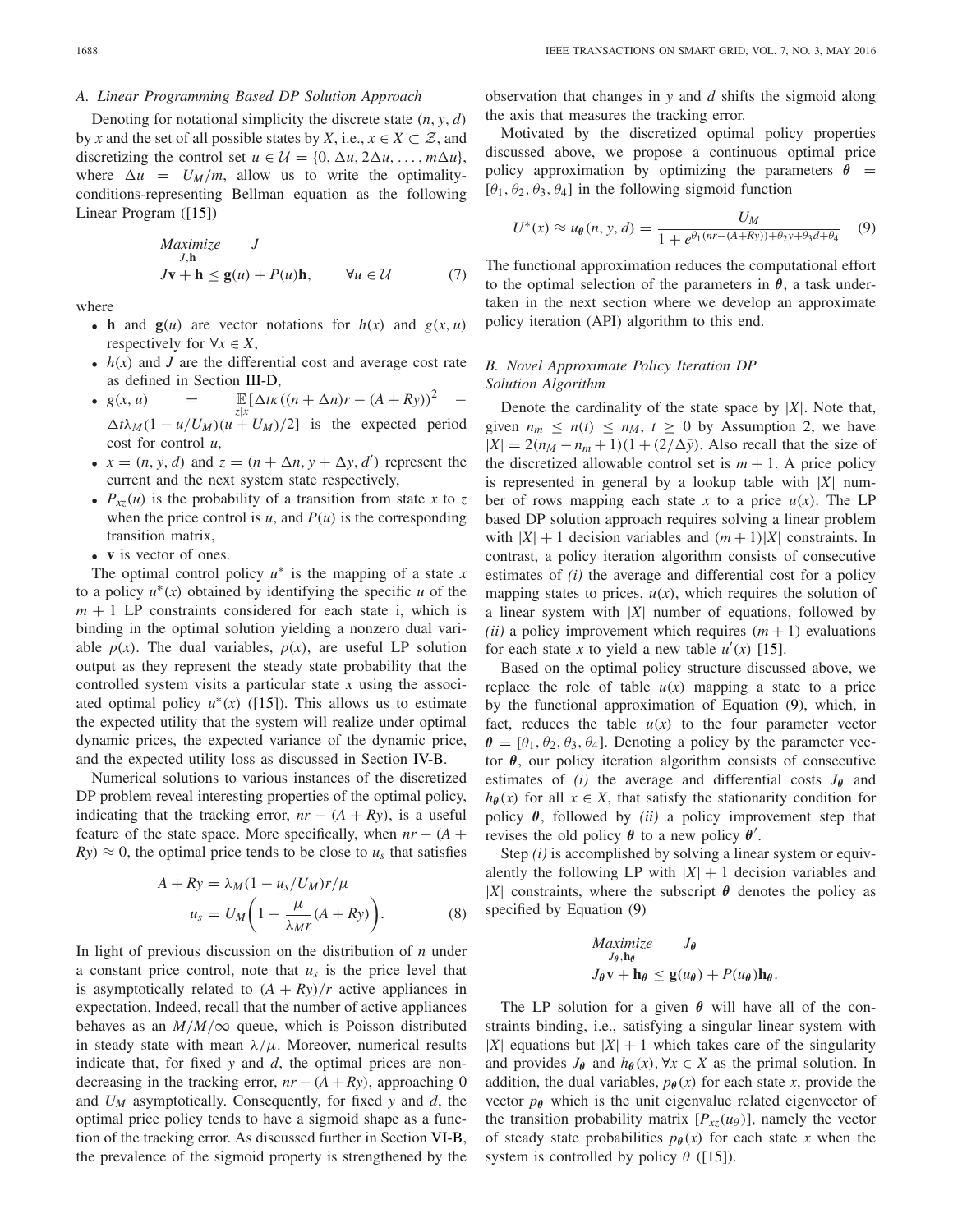Step *(ii)*, however, is not as straight forward: The convergence of the policy iteration algorithm requires the average cost to decrease in each iteration, i.e.,  $J_{\theta(k+1)} \leq J_{\theta(k)}$ ; and the change in the cost is expressed as follows ([15]):

$$
J_{\theta(k)} - J_{\theta(k+1)} = \sum_{\forall x \in X} p_{\theta(k+1)}(x) \delta_{\theta(k), \theta(k+1)}(x), \qquad (10)
$$

where we define

δ*θ*(*k*),*θ*(*k*+1)(*x*)

$$
= \left[ \left[ g(x, u_{\theta(k)}) + \sum_{\forall z \in X} P_{xz}(u_{\theta(k)}) h_{\theta(k)}(z) \right] - \left[ g(x, u_{\theta(k+1)}) + \sum_{\forall z \in Z} P_{xz}(u_{\theta(k+1)}) h_{\theta(k)}(z) \right] \right].
$$
\n(11)

Therefore, in vector notation, we need  $p'_{\theta(k+1)}\delta(\theta(k),\theta(k+1)) \geq 0$ . This non-negativity condition is trivially achievable in standard policy iteration, where the ability to select an improved policy  $u_{k+1}(x)$  for each state *i* guarantees the non-negativity of each term in the weighted average above, namely,  $\delta_{u_k, u_{k+1}}(x) \geq 0 \ \forall x \in X$ . In our  $\theta$ parameter based functional approximation of the policy, however, there is no obvious way to guarantee non-negativity. Were we able to implement it, an intuitive policy parameter vector improvement would be to solve:

$$
\theta(k+1) = argmax \qquad p'_{\theta(k+1)} \delta_{(\theta(k), \theta(k+1))}.
$$
 (12)

The problem with the optimization problem in (12) is that  $p_{\theta(k+1)}$  is not known until  $\theta(k+1)$  is obtained and step *(i)* of the policy iteration is repeated. For this reason, we propose to approximate  $p_{\theta(k+1)}$  by  $p_{\theta(k)}$  while imposing a constraint in the optimization problem that forces  $\theta(k + 1)$  to be close to  $\theta(k)$ . Our implementable policy improvement step *(ii)* is thus:

$$
\max_{\theta(k+1)\in[\theta(k)-\Delta\theta,\theta(k)+\Delta\theta]} \qquad p'_{\theta(k)}\delta_{(\theta(k),\theta(k+1))} \qquad (13)
$$

with  $\Delta\theta$  having all non-negative entries. When the elements of *θ* are small enough, optimization problem (13) satisfies the non-negativity convergence requirement since,

$$
p_{\theta(k)} \approx p_{\theta(k+1)},
$$
 follows from  $\theta(k) \approx \theta(k+1)$ . (14)

In the iterative implementing of optimization problem (13), the four dimensional vector  $\Delta\theta$  is updated adaptively as follows: When the condition  $J_{\theta(k+1)} \leq J_{\theta(k)}$  is violated,  $\Delta\theta$  is multiplied by  $\rho$ ,  $0 < \rho < 1$  and the policy improvement step repeated, otherwise  $\Delta \theta$  is multiplied by  $1/\rho$ . Numerical experience shows that, most of the time, entries of  $\Delta\theta$  do not have to be very small for the non-negativity condition to be satisfied and the policy iteration to converge.

#### VI. NUMERICAL RESULTS

In this section, we *(i)* discuss the adequacy of the Two-Dimensional Markov Chain (TDMC) representation of the RS signal, *(ii)* use an 11 point discretization of the control set to obtain the LP-based optimal solution and use it to observe the

|                   | $ -1, -0.5\rangle$ | $ -0.5,-0\rangle$ | [0, 0.5) | [0.5, 1] |
|-------------------|--------------------|-------------------|----------|----------|
| PJM Data          | $\%9$              | %39               | %41      | %11      |
| <b>TDMC</b> Model | %8                 | %39               | %44      | $\%9$    |

TABLE II COMPARISON OF THE ACTUAL DATA AND THE TDMC MODEL ON RS SIGNAL STATISTICS

|       | $\mathbb{E}[y]$ | $\sigma_{\rm m}$ | $Pr{d = -1}$ | $Pr{d = \overline{+1}}$ |
|-------|-----------------|------------------|--------------|-------------------------|
| Data  |                 | ).158            |              |                         |
| Model |                 | 0.136            |              | 0.5                     |

structure of the optimal policy and verify the price varianceutility loss properties derived in Section IV, and finally *(iii)* we simulate the performance of the discretized control set optimal policy, solve the sigmoid function based API policy, and show that it compares favorably to the LP-based optimal policy from both the accuracy and computational efficiency points of view.

The following input is used in the base case problem definition of this section:  $A = 50$  kW,  $R = 30$  kW,  $r = 1$  kW,  $\Delta \bar{y} = 1/30$ ,  $\lambda_M = 150$  /min,  $\mu = 1$  /min,  $\kappa = 100$  ¢/ kW<sup>2</sup>,  $U_M = 50$ ¢,  $m = 10$ ,  $\Delta t = 1/15$  min. We note that the objective function provided in (5) is scaled by  $60/\Delta t$  in order to obtain the optimal cost for an hour rather than  $\Delta t$  minutes. Therefore,  $\kappa$  and  $U_M$  values given here correspond to the cost coefficient and the utility bound for an hour.

#### *A. Model for RS Signal Dynamics*

Since the TDMC model of RS signal dynamics is a key driver of the optimal solution, we placed particular attention to its calibration and tested its fidelity against historical data. The range of *y* was discretized by  $\Delta \bar{y} = 1/30$ , requiring 60 possible RS signal values for each direction. The transition probabilities were estimated from actual historical data of PJM's "Fast Response Regulation Signal", available in [14] and shown in Figure 1. The historical data was first mapped to the 120 discretized (*y*, *d*) states and a frequency distribution was estimated. The transition frequencies were then used to estimate the TDMC transition probabilities.

Table I compares historical data to simulated frequencies of *y*(*t*) in four broad ranges. Finer range comparisons, not shown due to space limitations, proved quite accurate as well. Table II compares historical data and model simulated E[*y*],  $\sigma_y^2$  estimates as well as the proportions of time  $y(t)$  is in an up or down sub-trajectory. As such, our observations convinced us of the model's fidelity.

Here, it should be also mentioned that although ISOs aim to achieve energy neutrality by deploying tertiary reserves on an hourly basis, and the long run average of *y* is approximately zero, the past PJM data shows that energy neutrality does not always hold in a given hour. In fact, a two-sided t-test for hourly energy neutrality on the PJM RS signal that belongs to 10/31/11 reveals a p-value of 0.0107, which would imply higher tracking costs in practice than expected.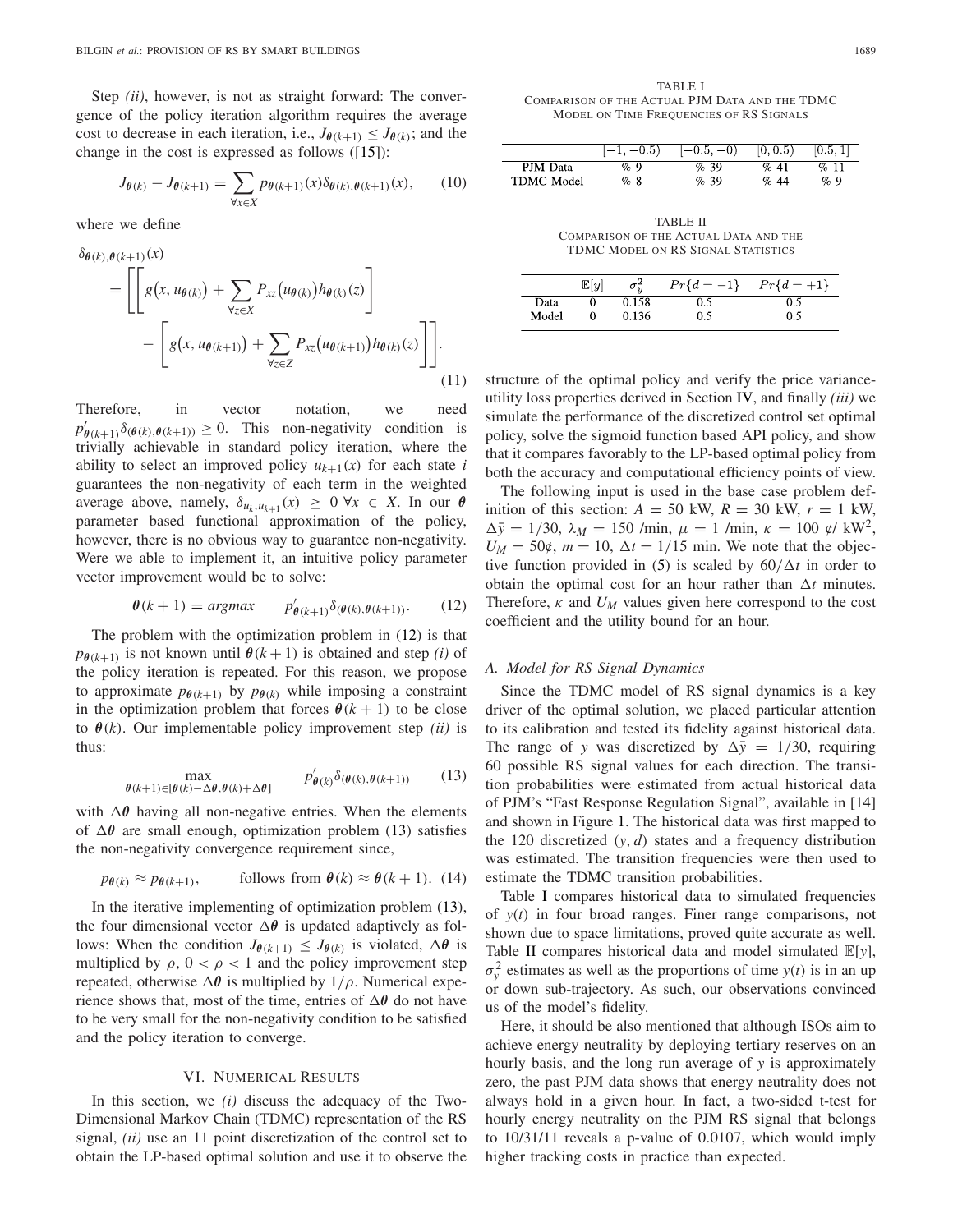

Fig. 3. Optimal Price Policy for  $d = +1$ .

TABLE III LOW SENSITIVITY OF AVERAGE CONSUMPTION TO DYNAMIC OPTIMAL PRICES

| Case | А  | $\lambda_M$ | $\bar{u}^*$ | $\lambda^*$ | $\mu$ | $\lambda^* r / \mu$ |
|------|----|-------------|-------------|-------------|-------|---------------------|
| A1   | 40 | 150         | $0.742U_M$  | 40.4        |       | 40.4                |
| A2   | 40 | 150         | $0.446 U_M$ | 83          | 2     | 41.5                |
| A3   | 50 | 90          | $0.442U_M$  | 50.2        |       | 50.2                |
| A4   | 50 | 100         | $0.497U_M$  | 50.3        |       | 50.3                |
| A5   | 50 | 150         | $0.483U_M$  | 77.6        | 1.5   | 51.7                |

# *B. Structure of the Optimal Price Policy*

Figure 3 shows the optimal prices ( $u \in \{0, 0.1U_M, \ldots, U_M\}$ , vertical axis) for different tracking error values (*nr*−(*A*+*Ry*), horizontal axis), for  $y = \{-1, 0, 1\}$  and  $d = +1$ . The optimal price policy is non-decreasing in the tracking error, and  $u^* \approx$  $u_s$  when the tracking error close to zero. Recall that  $u_s$  is the price that guides the system to  $n = (A + Ry)/r$  in expectation in steady state when it is broadcast over a long enough period (see Section V-A).

In Figure 3, the shape of the curve that represents the optimal price policies for fixed *y* and *d* is similar to that of a sigmoid function. Moreover, increasing values of *y* shift the sigmoid-like optimal policy to the right, which results in a lower optimal price for a given tracking error. This observation motivated the approximation of optimal prices by an analytic sigmoid function whose parameters are selected by our API algorithm in Section VI-F.

Table III presents the observed time averages of optimal prices,  $\bar{u}^*$ , and connection rates ( $\bar{\lambda}^*$ ) for different problem instances. As suggested in Corollary 1, the average prices satisfy  $A = \lambda_M (1 - \bar{u}^*/U_M) r/\mu = \bar{\lambda}^* r/\mu$ . Note that the optimal policy elicits average consumption that is slightly higher than *A*, a result indicating that the tracking error versus utility loss tradeoff weighs towards a slightly higher tracking error cost for the benefit of lower utility loss.

## *C. Price Variance-Utility Loss Relationship*

Proposition 2 claims that the Utility Loss due to varying dynamic optimal prices equals  $\lambda_M \sigma_u^2 / (2U_M)$ . Table IV results validate this relationship for different problem instances with different *R* values. The theoretical values of utility loss match with the experimental results obtained using optimal LP dual

TABLE IV COMPARISON OF THEORETICAL AND EXPERIMENTAL UTILITY LOSS (T.U.L. AND E.U.L., RESPECTIVELY) PER HOUR FOR DIFFERENT VALUES OF RS PROVISION

| Case     |        | T.U.L. $(\phi)$ | E.U.L. $(\phi)$ |
|----------|--------|-----------------|-----------------|
| $R=0.1$  | 107.57 | 161.35          | 161.34          |
| $R=5$    | 108    | 161.99          | 161.99          |
| $R=10$   | 110.35 | 165.53          | 165.52          |
| $R=15$   | 114.47 | 171.7           | 171.67          |
| $R=20$   | 119    | 178.5           | 178.49          |
| $R=25$   | 125.48 | 188.22          | 188.21          |
| $R = 30$ | 133.74 | 200.61          | 200.88          |
|          |        |                 |                 |



Fig. 4. Tracking Error under the Optimal Price Policy.

variables as explained in Section V-A. It is noteworthy that the price variance and associated utility loss increase with the RS reserve level. The SBO should consider this relationship in deciding its preferred RS reserve offer in the Hour Ahead market.

# *D. Simulated Consumption Trajectory Under the Optimal Price Policy*

The objective of the optimal policy is to assist the SBO to track the RS signal the ISO broadcasts. Figure 4 displays a two hour building consumption trajectory simulated under the optimal policy. For given appliance consumption characteristics and the RS signal dynamics, Figure 4 shows that the SBO is able to successfully track the RS signal implied obligation plotted in addition to the actual consumption (the dotted green line shows the consumption rate  $n(t)r$  of the building at time *t*, while the continuous red line shows the obligation  $A + Ry(t)$ . Since the building modeled by the input data is relatively small (i.e., small  $\bar{\lambda}$ ), there is a large coefficient of variation in the associated  $M/M/\infty$  queue, and the fluctuations of the consumption rate about the obligation trajectory are noticeable. The average tracking error,  $(\mathbb{E}[|nr - (A + Ry)|])$ , is equal to 2.1 kW, which is 7 % of the RS provision. As Section VI-A proves the success of the TDMC in modeling the RS signal behavior, in this simulation, a Markov chain model that is calibrated with 21,600 data points (24-hour) is used instead of the historical data.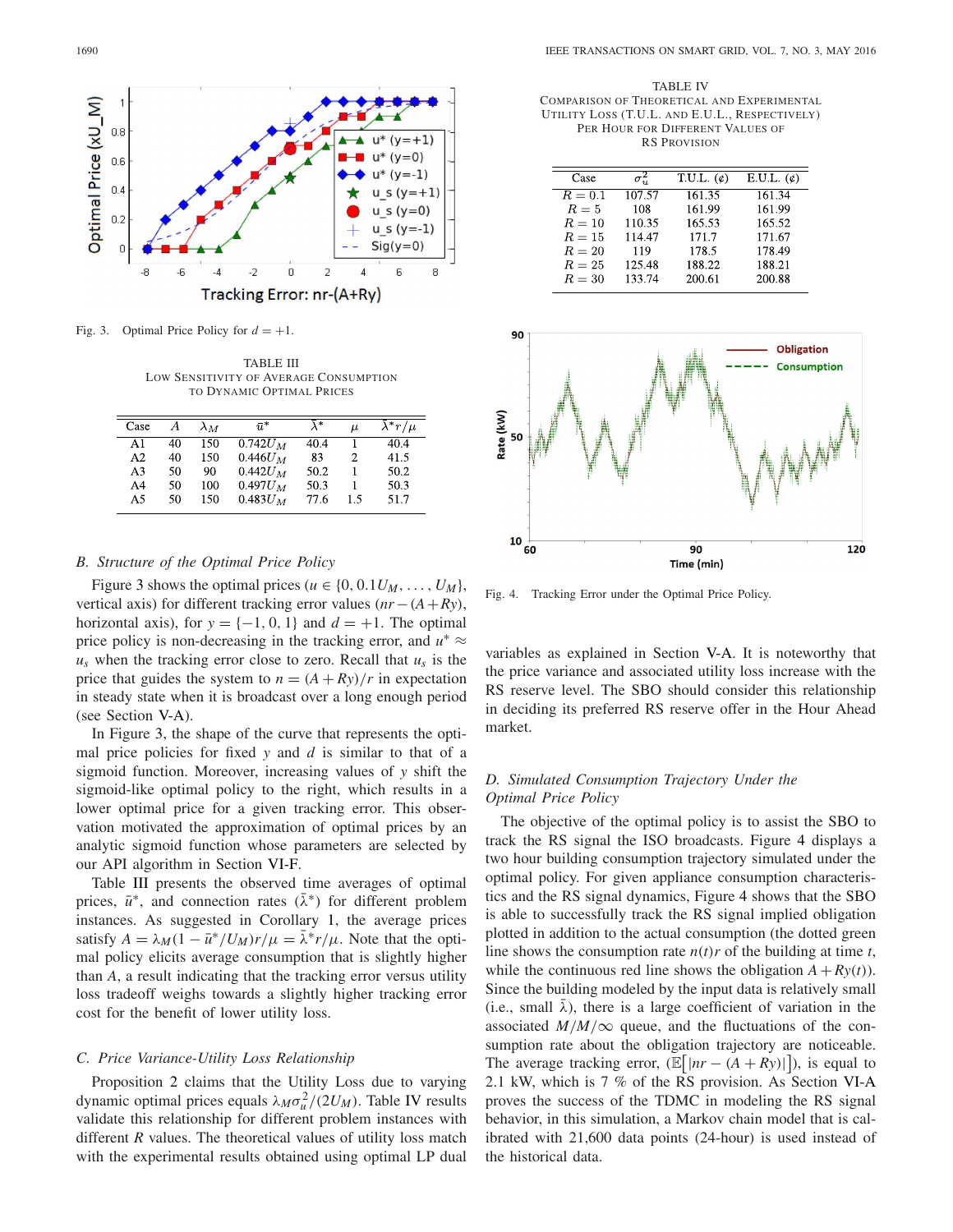TABLE V GENERALIZATION OF THE PRICE POLICY TO MULTIPLE APPLIANCE CLASSES

| Case           | Class $(i)$ |     | $r_i$ | $\mu_i$ | $\epsilon_T/R$ |
|----------------|-------------|-----|-------|---------|----------------|
| C1             |             | 150 |       |         | 0.07           |
|                |             | 50  |       |         |                |
| C <sub>2</sub> | 2           | 25  | 2     |         | 0.13           |
|                |             | 10  | 5     |         |                |
|                |             | 40  |       |         |                |
| C <sub>2</sub> | 2.          | 100 |       |         | 0.106          |
|                |             | 15  | 2     | 1/2     |                |

TABLE VI INVARIANCE OF THE RELATIVE ABSOLUTE TRACKING ERROR TO THE APPLIANCE UTILITY DISTRIBUTION

| <b>Distribution</b>             | $\epsilon_T/R$ |
|---------------------------------|----------------|
| Uniform $(0, U_M)$              | 0.07           |
| Triangular(0, $U_M/2$ , $U_M$ ) | 0.07           |
| Normal $(U_M/2, U_M^2/25)$      | 0.07           |
| Exponential $(2/\tilde{U}_M)$   | 0.08           |

## *E. Experimenting Generalized Problem Settings*

In the analytical derivations and experiments above, we considered a single appliance class with a utility distribution that is uniform over  $[0, U^M]$ . In reality, however, appliances are clustered in more than one classes. In this section, we numerically explore how the policies obtained under those assumptions can be extended to more general cases. First, we start with experimenting the cases where there are multiple appliance classes. To this end, we use the index  $j$  for the class specific values of the problem parameters, such as  $\lambda_j^M$ ,  $r_j$ ,  $\mu_j$ ,  $u_j$ . The optimal policies used in VI-D are obtained for an appliance class with  $r = 1$  kW and  $\mu = 1/\text{min}$ . As the quantity  $r/\mu$  specifies the expected energy consumption for an appliance per connection, we consider the optimal prices obtained for this base case as "unit" prices, *ub*, and obtain class specific prices as  $u_i = u_b r_i / \mu_i$ . To measure the impact of this generalization, we compare the average values of  $\epsilon_T/R$  over the course of a 24-hour simulation for various cases in Table V as the total consumption capacity,  $\sum_i \lambda_i^M r_i / \mu_i$ , is the same for all cases. Note that  $\epsilon_T$  is the absolute tracking error as defined above. The results show that, although less successfully, the SBO is able to track the RS signal in the presence of multiple appliance classes and the  $\epsilon_T/R$  ratio is below 13% in all cases.

Secondly, in Table VI, we show how the relative absolute tracking error,  $\epsilon_T/R$ , differs when Assumptions 2 and 3 are relaxed, namely when non-uniform distributions are used to model the appliance utility. Numerical results show that the result is almost invariant to the distribution of the utility and the SBO tracks the RS signal as successfully as when the uniform distribution is used.

# *F. Sigmoid Function Approximation to Optimal Price Policy and Implementation of API Algorithm*

Figure 3 motivates a continuous functional approximation of the optimal price policy by a sigmoid function whose

TABLE VII COMPARISON OF LP AND API SOLUTIONS

|                | Solution Time |        |                 | $J_{\rm LP}$ |          |               |
|----------------|---------------|--------|-----------------|--------------|----------|---------------|
| Case           | LP            |        | <b>API</b>      | $m=5$        | $m=10$   | $J_{\rm API}$ |
|                | $m=5$         | $m=10$ |                 |              |          |               |
| B1             | 1h51m         | 3h06m  | 41 <sub>m</sub> | $-349$       | $-349.8$ | $-351.2$      |
| B <sub>2</sub> | 1h48m         | 2h24m  | 25m             | $-305.2$     | $-307$   | $-306.5$      |
| B <sub>3</sub> | 44m           | 3h16m  | 31 <sub>m</sub> | $-193.4$     | $-196.1$ | $-193.2$      |
| <b>B4</b>      | 1h38m         | 3h55m  | 28 <sub>m</sub> | 11.7         | 11.4     | 11.7          |
|                |               |        |                 |              |          |               |

parameters are optimized by the API algorithm of Section V-B. The value of this approximation relies on: *(i)* The effectiveness of the API algorithm in converging to the optimal parameter values, and *(ii)* the validity of the sigmoid function in representing the optimal price policy. We were able to verify the former by least squares fitting of a sigmoid function to the optimal discrete prices obtained from the LP solution approach. To investigate the latter, optimal objective function values of the two methods are compared in Table VII. As this comparison shows, not only does the API algorithm give close results to the LP solution, but the objective values obtained with the API algorithm generally dominate the LP solution for small discretization accuracy, i.e.,  $m = 5$ .

In API algorithm, the initial parameters are simply chosen as  $\theta(0) = [-1, 1, 0, 0]$  based on the observation that the optimal price is non-decreasing in the tracking error and nonincreasing in the RS signal value, as per Figure 3. We also observe that the LP solution computational effort is particularly long because the transition probabilities over  $\Delta t = 4$  sec result in dense constraints. Moreover, as we expect, increasing the discretization accuracy by using higher *m* values significantly increase the solution time. On the other hand, in the API algorithm, less than half of the total computation time is used in fine tuning around a small convergence tolerance, and the solution time can be reduced significantly by selecting large  $\epsilon$  values without deviating from the optimal objective value significantly. The results reported in Table VII have been obtained with the following input:  $\kappa$  values are equal to 1, 5, 20 and 1 in cases B1,B2,B3 and B4, respectively, where  $A = 50$  and  $\lambda_M = 100$  for the cases B1, B2, B3. Case *B*4 uses  $A = 100$  and  $\lambda_M = 150$ , and the contribution of the utility in the objective function is neglected in this case. In all cases, the API algorithm employed  $\rho = 0.5$  and convergence tolerance  $\epsilon = 0.1.$ 

## VII. CONCLUSION

We have shown that optimal SBO managed policies can be obtained efficiently and implemented for effective provision of RS reserves by flexible loads. To this end, we investigated the structure and properties of the underlying Stochastic DP problem and proposed an efficient Approximate Policy Iteration algorithm to solve it, which we also extended to multiple appliance classes and non-uniform utility distributions. Exploring the impact of removing the assumptions on the optimal price policy analytically is a vital component to explore in future studies.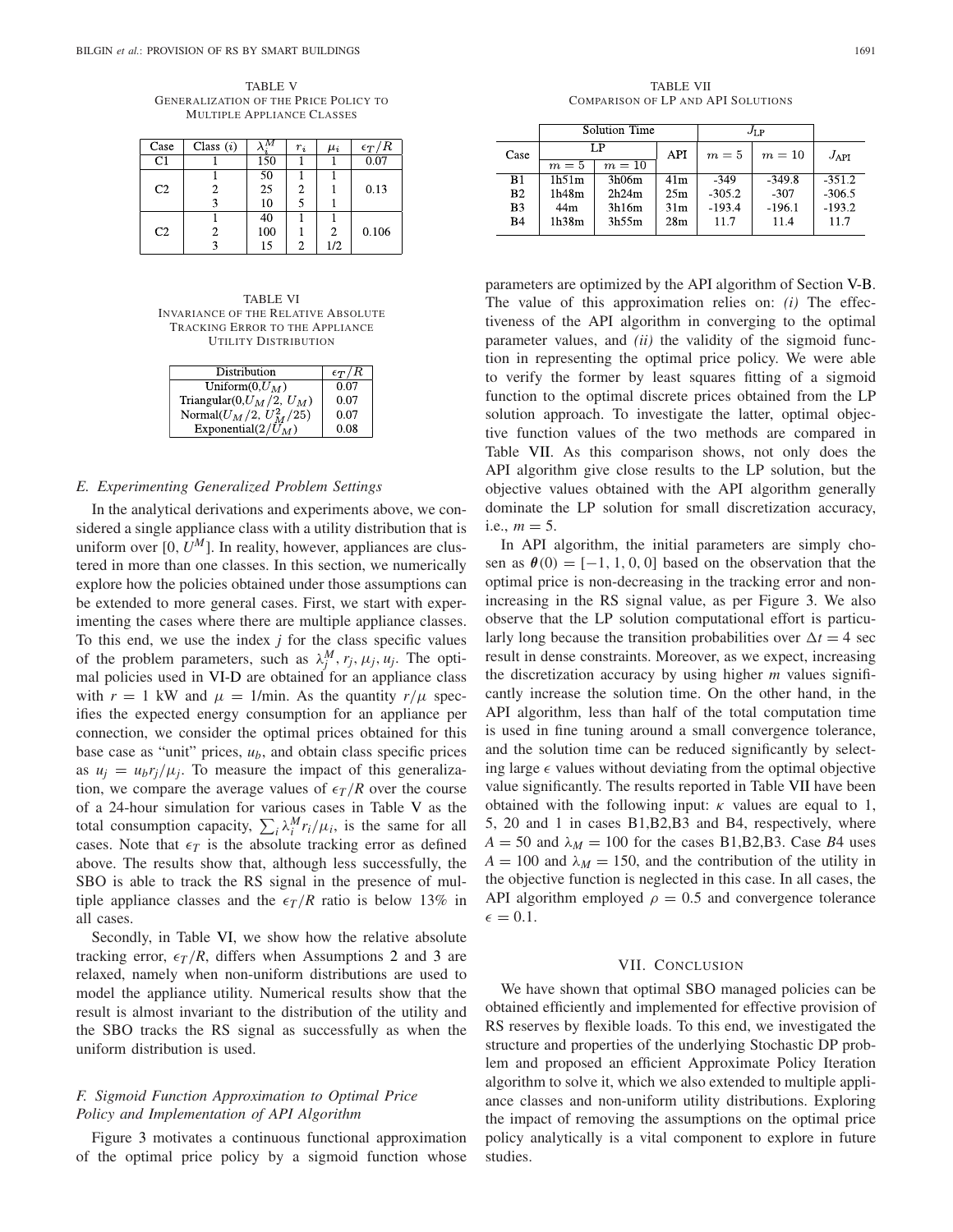#### **APPENDIX**

# *A. Proof of Proposition 1*

*Proof:* The expected number of connections during  $[k\Delta t, (k+1)\Delta t]$  is  $\lambda_M(1 - u(k)/U_M)\Delta t$ , and the expected energy consumption associated with these connections is  $\Delta t \lambda_M (1 - u(k)/U_M) r/\mu$ , since *r* is the consumption rate of an active appliance and an appliance is expected to stay active for  $1/\mu$  amount of time. Then, the expected average consumption committed over [0, *T*], denoted by  $\mathbb{E}[C_{[0,T]}]$ , is

$$
\mathbb{E}[C_{[0,T]}] = \frac{1}{T} \sum_{k=0}^{K-1} \Delta t \frac{\lambda_M r}{\mu} \left( 1 - \frac{u(k)}{U_M} \right)
$$

$$
= \frac{\lambda_M r}{\mu} \left( 1 - \frac{\frac{1}{T} \sum_{k=0}^{K-1} u(k) \Delta t}{U_M} \right) \tag{15}
$$

The result follows when  $\frac{1}{T} \sum_{k=0}^{K-1} u(k) \Delta t = u_c$ . Note that this proposition also holds when the price *u* updates are made in continuous time. This is evident when we consider  $\Delta t \rightarrow 0$ .

## *B. Proof of Corollary 1*

*Proof:* For large  $\kappa$ , the tracking error penalty dominates the utility loss, and, for large enough  $\lambda_M$  and Assumption 1, the optimal price policy *u*<sup>∗</sup> results in average consumption rate of *A* kW. By Proposition 1 the dynamic pricing policy *u*<sup>∗</sup> and the static price policy  $\bar{u}^*$  result in the same average consumption. However, under static price policy  $\bar{u}^*$ ,  $n(t)$  is equivalent to an  $M/M/\infty$  queue which is Poisson distributed with mean  $\lambda^*/\mu$ implying average consumption  $\lambda^* r / \mu = A$ .

# *C. Proof of Proposition 2*

*Proof:* We express the total utility realized over [0, *T*] under a dynamic price policy as the summation of the utilities realized over the disjoint sub-intervals, i.e.,

$$
\mathbb{E}\bigg[\Phi_u^{[0,T]}\bigg] = \mathbb{E}\bigg[\sum_{k=0}^{K-1} \Phi_u^{[k\Delta t, (k+1)\Delta t]}\bigg]
$$
(16)

$$
= \sum_{k=0}^{K-1} \mathbb{E}\Big[\Phi_u^{[k\Delta t, (k+1)\Delta t]}\Big]
$$
(17)

where the second equality follows from the fact that the Poisson connections in each sub-interval are independent from each other. The expected number of connections during  $[k\Delta t, (k+1)\Delta t]$  is  $\lambda_M(1 - u(k)/U_M)\Delta t$ . An appliance that connects at time  $t \in [k\Delta t, (k+1)\Delta t]$  realizes a utility  $\phi$ , where  $\mathbb{E}[\phi | \phi \ge u(k)] = (u(k) + U_M)/2$ . Then the expected utility realized over  $[k\Delta t, (k+1)\Delta t]$  is given by

$$
\mathbb{E}\Big[\Phi_{u}^{[k\Delta t,(k+1)\Delta t]}\Big] = \Delta t \lambda_M (1 - u(k)/U_M)(u(k) + U_M)/2.
$$
\n(18)

Therefore,

$$
\mathbb{E}\Big[\Phi_u^{[0,T]}\Big] = \sum_{k=0}^{K-1} \Delta t \lambda_M \bigg(1 - \frac{u(k)}{U_M}\bigg) \bigg(\frac{u(k) + U_M}{2}\bigg) \tag{19}
$$

where  $T = K\Delta t$ . Letting  $\epsilon(k) = u(k) - u_c$  during  $[k\Delta t, (k +$ 1)∆*t*], i.e.,  $u(k) = u_c + \epsilon(k)$  and therefore  $\sum_{k=0}^{K-1} \epsilon(k) = 0$ , Equation 19 can be written as

$$
\mathbb{E}\left[\Phi_{u}^{[0,T]}\right] = \lambda_{M}T\left(\frac{(U_{M})^{2} - (u_{c})^{2}}{2U_{M}} - \frac{\sum_{k=0}^{K-1}(\epsilon(k))^{2}\Delta t}{2U_{M}T}\right)
$$
\n
$$
= \frac{\lambda_{M}T}{2U_{M}}\left((U_{M})^{2} - (u_{c})^{2}\right) - \frac{\lambda_{M}T}{2U_{M}}\sum_{k=0}^{K-1}\frac{(\epsilon(k))^{2}\Delta t}{T}
$$
\n
$$
= \mathbb{E}\left[\Phi_{u_{c}}^{[0,T]}\right] - \frac{\lambda_{M}T}{2U_{M}}\sum_{k=0}^{K-1}\frac{(\epsilon(k))^{2}\Delta t}{T}.
$$
\n(20)

The first component of the expression above is the expected utility that would be realized under a static price policy  $u_c$  over [0, *T*], while the second term, which we call *Utility Loss* represents a decrease in the static price utility whose magnitude increases in proportion to the time average of  $(\epsilon(k))^2$ . Since  $\epsilon(k) = u(k) - u_c$ , the term with the summation implies the variance of  $u(k)$  over the trajectory  $k = 0, 1, ..., K - 1, \sigma_u^2$ . Therefore, we can express the Utility Loss per unit time as

$$
\frac{1}{T}\left(\mathbb{E}\left[\Phi_{u_c}^{[0,T]}\right]-\mathbb{E}\left[\Phi_{u}^{[0,T]}\right]\right)=\frac{\lambda_M\sigma_u^2}{2U_M}.\tag{21}
$$

$$
\blacksquare
$$

## **REFERENCES**

- [1] S. G. Whitley, "New challenges facing system operators," in *Proc. Cornell Univ. Workshop Past Present Future Power Grid*, New York, NY, USA, Aug. 2012. [Online]. Available: http://www.nyiso.com/public/webdocs/media\_room/ publications\_presentations/NYISO\_Presentations/NYISO\_Presentations/ New\_Challenges\_Facing\_System\_Operators-\_S\_Whitley\_08\_09\_12.pdf
- [2] Y. V. Makarov, C. Loutan, J. Ma, and P. de Mello, "Operational impacts of wind generation on California power systems," *IEEE Trans. Power Syst.*, vol. 24, no. 2, pp. 1039–1050, May 2009.
- [3] G. Gownisankaran, S. S. Reynolds, and M. Samano, "Intermittency and the value of renewable energy," Nat. Bur. Econ. Res., Cambridge, MA, USA, Tech. Rep. 17086, May 2001.
- [4] K. Porter *et al.*, "Review of industry practice and experience in the integration of wind and solar generation," GE Energy, Atlanta, GA, USA, Nov. 2012. [Online]. Available: http://bit.ly/21b6oE5
- [5] ISONE. (2014). *Website*. [Online]. Available: http://www.iso-ne.com
- [6] E. Bilgin and M. C. Caramanis, "Decision support for offering loadside regulation service reserves in competitive power markets," in *Proc. 52nd IEEE Conf. Decis. Control*, Florence, Italy, Dec. 2013, pp. 5628–5635.
- [7] F. C. Schweppe, "Power: Power systems '2000': Hierarchical control strategies: Multilevel controls and home minis will enable utilities to buy and sell power at 'real time' rates determined by supply and demand," *IEEE Spectr.*, vol. 15, no. 7, pp. 42–47, Jul. 1978.
- [8] A. W. Berger and F. C. Schweppe, "Real time pricing to assist in load frequency control," *IEEE Trans. Power Syst.*, vol. 4, no. 3, pp. 920–926, Aug. 1989.
- [9] N. Lu and D. P. Chassin, "A state-queueing model of thermostatically controlled appliances," *IEEE Trans. Power Syst.*, vol. 19, no. 3, pp. 1666–1673, Aug. 2004.
- [10] M. D. Galus, S. Koch, and G. Andersson, "Provision of load frequency control by PHEVs, controllable loads, and a cogeneration unit," *IEEE Trans. Ind. Electron.*, vol. 58, no. 10, pp. 4568–4582, Oct. 2011.
- [11] I. C. Paschalidis, B. Li, and M. C. Caramanis, "Demand-side management for regulation service provisioning through internal pricing," *IEEE Trans. Power Syst.*, vol. 27, no. 3, pp. 1531–1539, Aug. 2012.
- [12] M. Caramanis, I. C. Paschalidis, C. Cassandras, E. Bilgin, and E. Ntakou, "Provision of regulation service reserves by flexible distributed loads," in *Proc. 51st IEEE Conf. Decis. Control*, Maui, HI, USA, Dec. 2012, pp. 3694–3700.